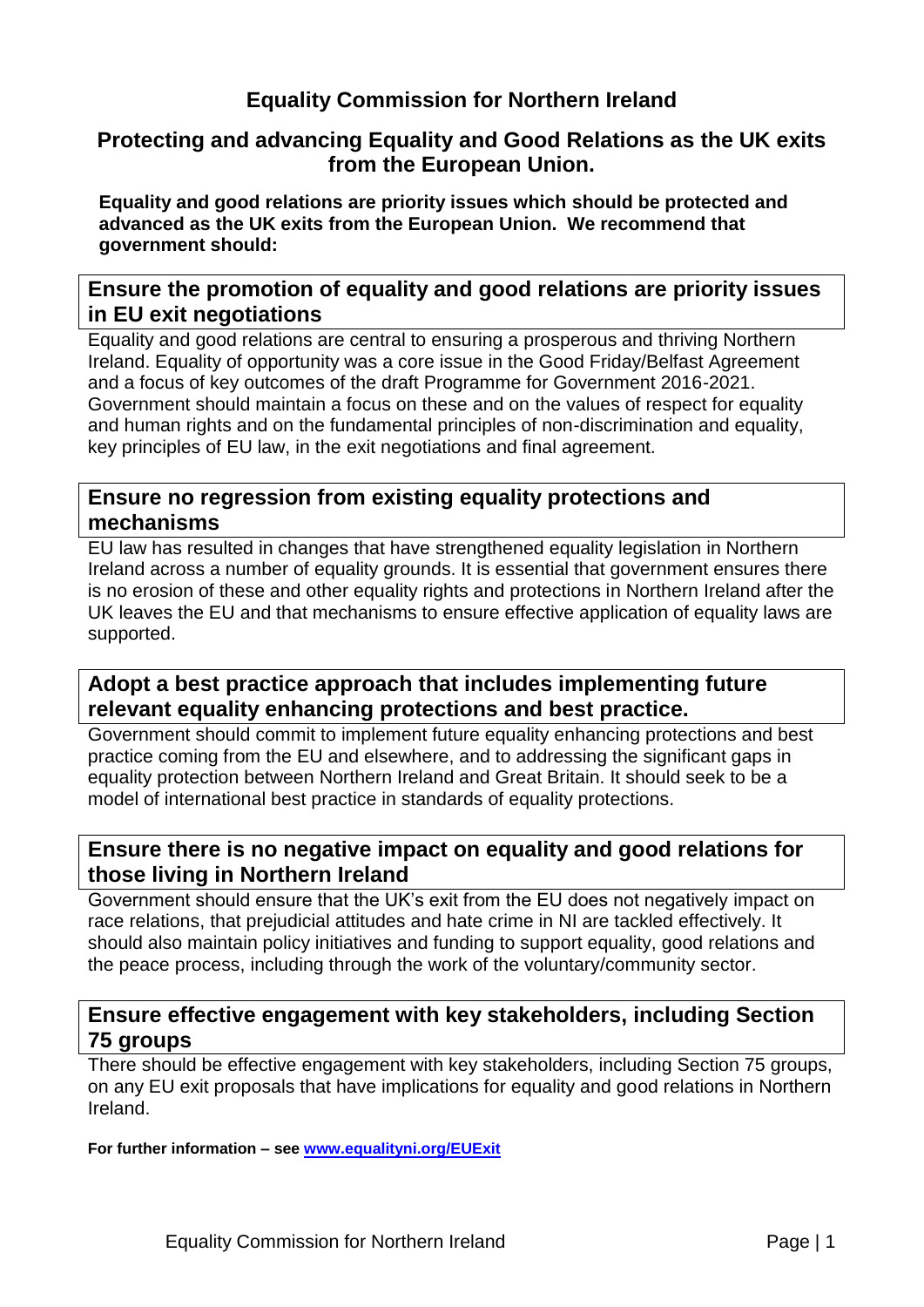### **Equality Commission for Northern Ireland**

#### **Protecting and advancing Equality and Good Relations as the UK exits from the European Union.**

March 2017

In the context of the negotiations about the UK's exit from the European Union, we recommend that government should:

- **1 Ensure the promotion of equality and good relations are priority issues in EU exit negotiations**
- 1.1 Government should ensure that the promotion of equality of opportunity and good relations in Northern Ireland are treated as priority and core issues in the context of the UK's exit negotiations and final agreement with the EU.

- 1.2 Equality and good relations are central to ensuring a prosperous and thriving Northern Ireland. The right to equality of opportunity, including in all social and economic activity, was a core issue in the Good Friday/Belfast Agreement. More recently, the need to achieve the societal outcomes of a "*more equal society*" and a "*shared society that respects diversity*" in Northern Ireland was proposed by the Executive in its draft 2016-21 Programme for Government<sup>1</sup>.
- 1.3 It is important that the principles of non-discrimination and equality that are fundamental principles of EU law and its foundation on values that include respect for equality and human rights are maintained in any negotiations*.* These principles have underpinned the actions of the EU institutions, including as regards the development of EU laws, and helped in the creation of more equal societies across the EU, including in Northern Ireland.
- 1.4 The principles of non-discrimination and equality should underpin the negotiations and final agreement between the UK and the EU. In addition, such negotiations and agreement should be founded on values that include respect for equality and human rights, and should aim to maximise opportunities to promote equality of opportunity and good relations in Northern Ireland.
- 1.5 Further, any steps to maximise opportunities to promote equality of opportunity and good relations in the negotiations should be consistent with the proposed societal outcomes designed to create a

 $\overline{a}$ <sup>1</sup> See NI Executive's [consultation](https://www.northernireland.gov.uk/sites/default/files/consultations/newnigov/pfg-consulation-document.PDF) on a draft Programme for Government (2016-2021).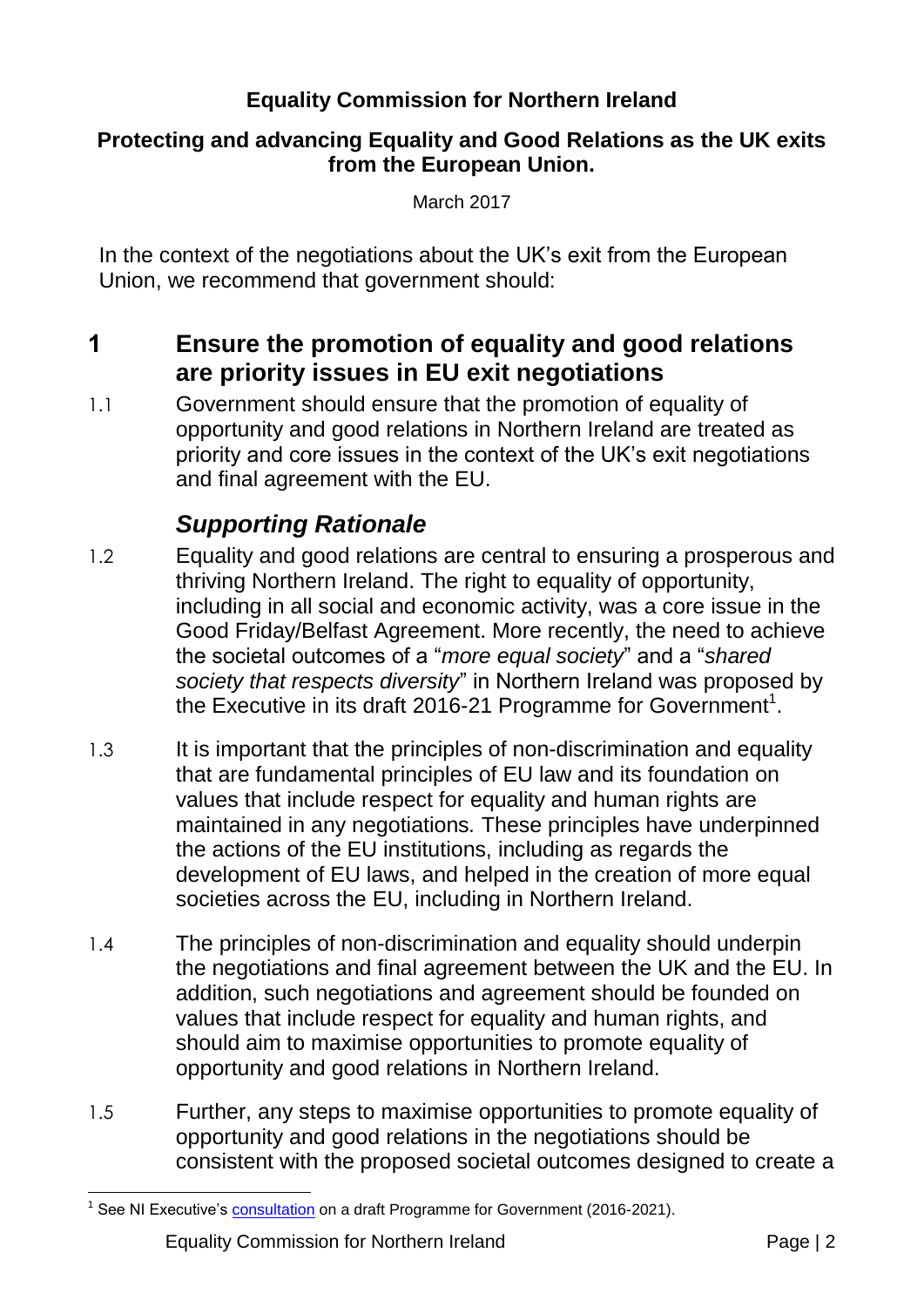"*more equal society*" and a "*shared society that respects diversity*" as set out in the draft 2016-2021 Programme for Government.

1.6 In taking forward the negotiations, the Commission recommends there should be a high level, visible commitment to addressing key inequalities and improving outcomes for Section 75 equality groups<sup>2</sup>.

### **2 Ensure no regression from existing equality protections and mechanisms**

2.1 Government should commit, including through the Programme for Government, to ensure that there is no regression from current levels of protection under equality law in Northern Ireland and no weakening of supporting equality mechanisms.

- 2.2 Whilst much of Northern Ireland equality law has not been introduced as a direct result of EU law, EU law has resulted in some significant changes to Northern Ireland equality law. This includes requiring the introduction of new forms of protection against discrimination and the strengthening of existing equality legislation in Northern Ireland across a number of equality grounds.
- 2.3 For example, it has led to improved protection against discrimination for disabled people, Lesbian, Gay, Bisexual (LGB) people, transgendered people, women, younger and older people, as well as minority ethnic individuals in Northern Ireland.
- 2.4 Beyond equality law, EU law has also resulted in stronger employment rights in Northern Ireland that have particularly benefited certain Section 75 groups, for example, women. These include enhanced rights for pregnant workers, agency workers and part-time workers and in employment areas such as parental leave and working time. Further, EU law has also ensured that people from Northern Ireland who live in, or travel to, other parts of the EU can enjoy broadly the same levels of protection against discrimination in the areas covered by European equality law as they do in Northern Ireland.
- 2.5 It is essential that there is no erosion of the current levels of equality rights and protections in Northern Ireland after the UK leaves the EU. Other rights, for example, employment rights, that help promote equality of opportunity for Section 75 groups, including for people

\_\_\_\_\_\_\_\_\_\_\_\_\_\_\_\_\_\_\_\_\_\_\_\_\_\_\_\_\_\_\_\_\_\_\_<br><sup>2</sup> For further information on the Equality Commission's recommendations on addressing key inequalities, including the priority issues and recommendations that it wishes to see progressed through the Executive's Programme for Government (PfG) and Budget across a range of policy areas, see [www.equalityni.org/pfg](http://www.equalityni.org/pfg)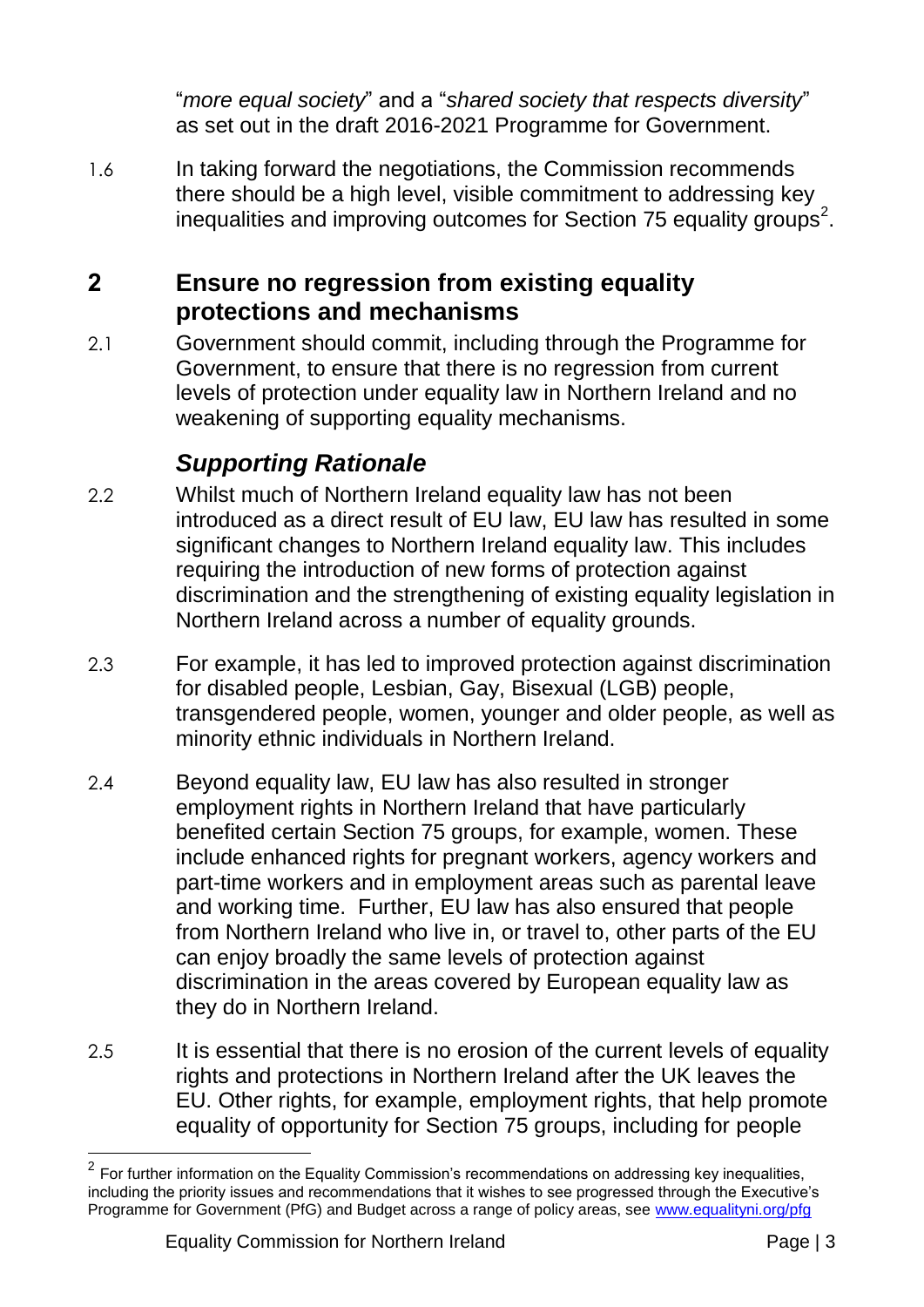from Northern Ireland working / living outside UK in EU Member States, should also not be diluted.

2.6 Equality bodies play a key role in ensuring the effective application of equality law, including through their work to promote equality of opportunity and to challenge discrimination.It is essential that government supports the range of mechanisms in place to ensure equality in Northern Ireland, including ensuring adequate and sustained support for the effective implementation of the Commission's powers and duties.

### **3 Adopt a best practice approach that includes implementing future relevant equality enhancing protections and best practice.**

3.1 Government should commit to the implementation in Northern Ireland of key future equality enhancing protections and best practice emanating from the EU and elsewhere; to addressing the significant gaps in equality protection that currently exist between Northern Ireland and Great Britain; and to ensuring that further gaps in protections do not develop.

- 3.2 Government should commit to adopt a best practice approach so as ensure that people in Northern Ireland have effective and robust protections under equality law after the UK exits the EU.
- 3.3 EU law has benefited a number of equality groups in Northern Ireland as it has led progressively to the strengthening of protection against discrimination and harassment in Northern Ireland, as well as in Great Britain and in other EU Member States.
- 3.4 Further, a body of case law from the Court of Justice of the EU (CJEU), including cases from Northern Ireland<sup>3</sup>, has helped to promote greater equality across the EU, including in Northern Ireland.
- 3.5 The UK Government and the NI Executive have in some areas already gone beyond the required minimum standards of EU law and proactively enhanced and strengthened domestic equality rights and protections - in circumstances where this was not required under EU law. While recognising this, the Commission reiterates its recommendation that Northern Ireland equality law must be

<sup>1</sup> <sup>3</sup> NI cases include cases such as *Johnston v RUC* and *Gillespie & Others v NI HSSB & Others* Case C-342/93 [1996].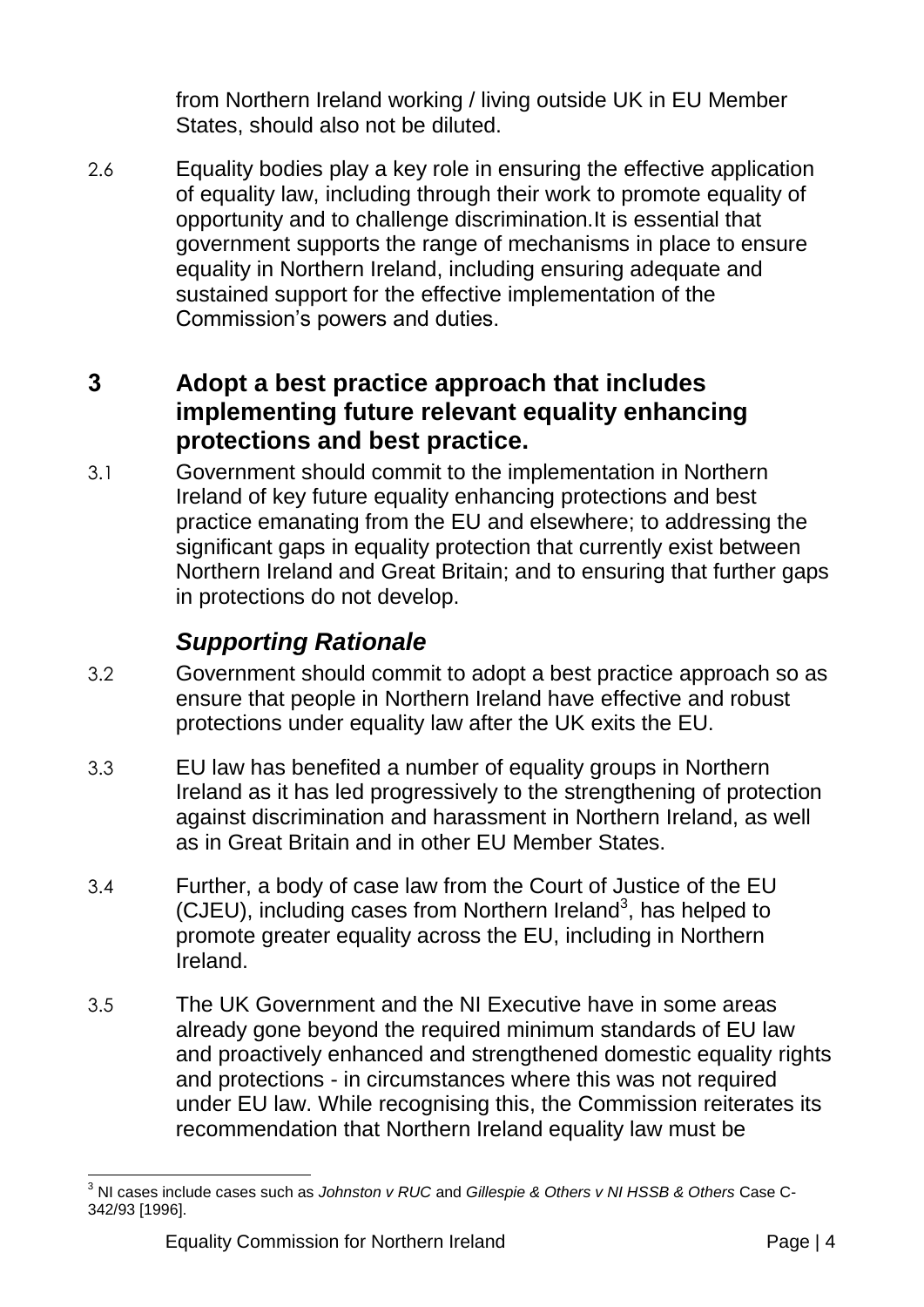strengthened, to address the significant gaps in equality protection that currently exist between Northern Ireland and Great Britain.<sup>4</sup>

- 3.6 Further, following the UK's exit from the EU, government must ensure that *further* gaps in equality protections do not develop. For example, there is the potential that there could be further policy and legislative divergence within different parts of the UK in the area of equality law, as the UK will no longer be required to implement the minimum requirements of EU law, including EU equality directives.
- 3.7 We recommend the government takes action to ensure compliance with its obligations under international human rights mechanisms, including the UN Convention on the Rights of People with Disabilities (UNCRPD). This should include addressing identified shortfalls at the earliest opportunity, and giving effect to relevant 'concluding observations'.
- 3.8 Whilst the UK Government, depending on the final agreement, may not be *required* to implement *future* EU equality protections into UK law that come into force after the UK has left the EU, we recommend that government commits to adopting a best practice approach. This should include a commitment to the implementation in Northern Ireland of key future equality enhancing protections and best practice emanating from the EU and elsewhere. This includes future protections advocated by the EU or others aimed at strengthening rights for equality groups.
- 3.9 There are, for example, a number of proposed EU laws relevant to equality which have the potential to enhance protection against discrimination and strengthen rights for equality groups. These include the draft EU Horizontal Directive<sup>5</sup>, the European Accessibility Act $6$ , and the draft EU Directive on improving the gender balance of non-executive members of companies<sup>78</sup>.
- 3.10 We recommend that the government seeks to lead the way and be a model of international best practice in standards of equality

 4 See ECNI (2014) [Gaps in equality law between GB & NI.](http://www.equalityni.org/Delivering-Equality/Addressing-inequality/Law-reform/Tabs/Gaps-in-equality-law)

<sup>&</sup>lt;sup>5</sup> This draft Directive, for example, will, if implemented in its current form, result in additional protection against discrimination and harassment outside the workplace on a range of equality grounds-in particular, age, religion and belief, disability, and sexual orientation.

<sup>&</sup>lt;sup>6</sup> The European Accessibility Act, which will, if implemented in its current form, sets common accessibility requirements for certain key products and services that will help people with disabilities at EU level to participate fully in society. In December 2015, the European Commission commenced a consultation on the [European Accessibility Act.](http://europa.eu/rapid/press-release_IP-15-6147_en.htm)

<sup>7</sup> For example, under current proposals the implementation of the Horizontal Directive will result in the strengthening of Northern Ireland equality law on the grounds of age, religion and belief, disability, and sexual orientation outside the workplace.

<sup>&</sup>lt;sup>8</sup> This draft Directive is aimed at redressing the gender balance among non-executive directors of companies listed on stock exchanges. 14.11.2012 COM (2012) 614 FINAL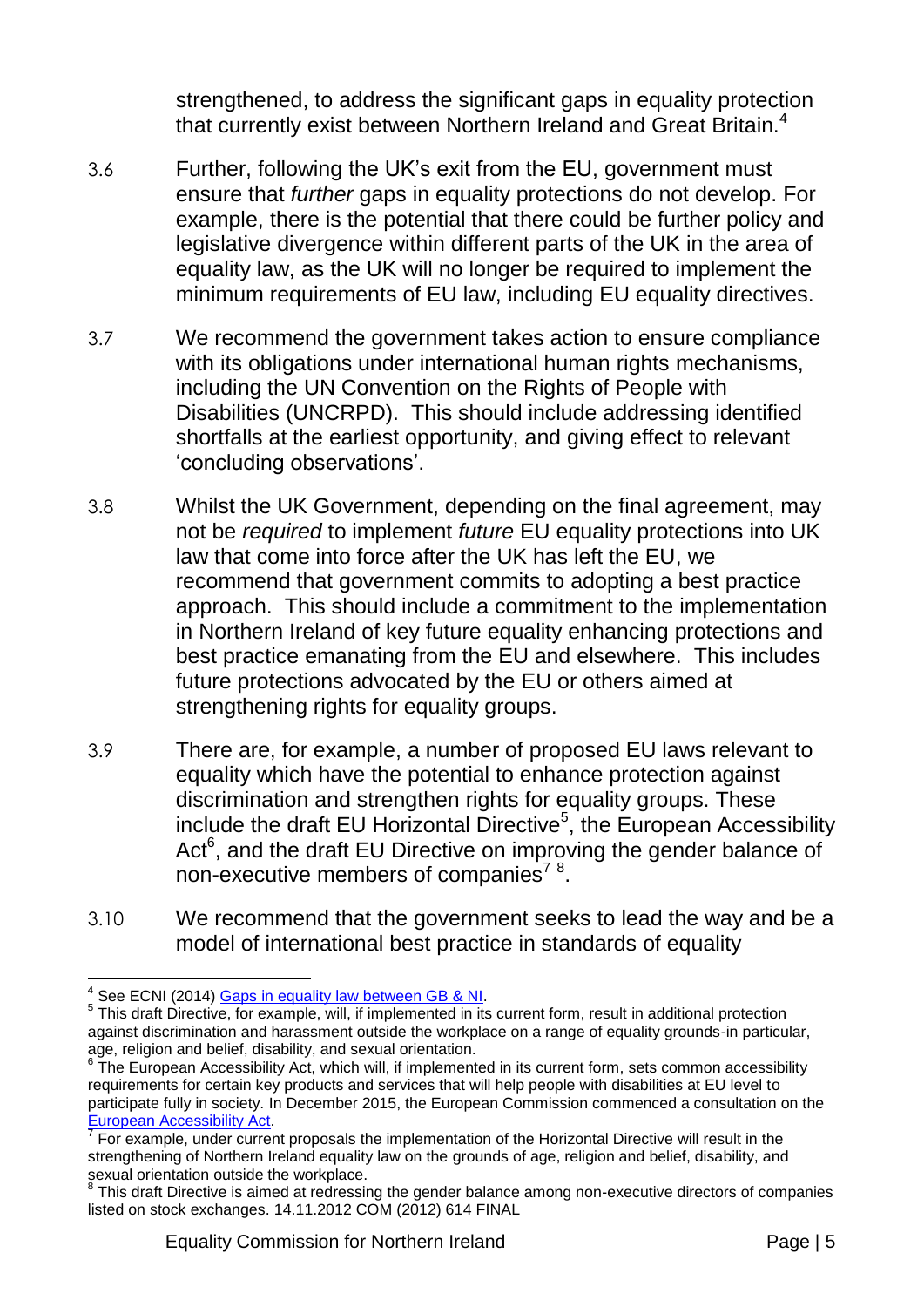protections. This should include a proactive approach to ensuring that people in Northern Ireland are able to enjoy the same or higher levels of protection under equality law as people in the EU.

# **4 Ensure there is no negative impact on equality and good relations for those living in Northern Ireland**

4.1 Government should ensure that the exit from the EU does not negatively impact on race relations, and on initiatives that support equality, good relations and the peace process.

- 4.2 We consider that there is a need to effectively tackle prejudicial attitudes and hate crime in NI, including on the grounds of race, which may arise as a direct result of the negotiations or in the aftermath of any agreement. This includes tackling prejudicial attitudes and hate crime towards EU workers, wider migrant workers or asylum seekers, and their families. It also includes highlighting and valuing the important contribution that migrant workers and workers from across the EU make to the NI economy, across all sectors, as well as to wider society.
- 4.3 Government should also consider and fully mitigate any potential negative impact on work to promote equality and good relations. This should address the potential impact of the loss of EU funding on programmes aimed at supporting peace and reconciliation, equality and good relations and social inclusion, including the impact on the voluntary and community sector. It should also include a consideration of the likely impact on the institutions, guarantees and provisions of the Good Friday / Belfast Agreement.
- 4.4 Maintaining policy initiatives and funding to support equality and good relations is essential. Policy initiatives taken forward by the European institutions have helped to promote equality of opportunity and social inclusion in Northern Ireland, as well as in other parts of the UK and across Member States. For example, the European Commission's work to progress gender equality across Member States through its *EU Strategy for equality between women and men 2010-2015<sup>9</sup>* .
- 4.5 Significantly, Northern Ireland has benefited from extensive funding from the EU aimed at promoting equality and good relations. For example, it has received funding through the PEACE programme aimed at supporting peace and reconciliation and promoting

 $\overline{a}$ <sup>9</sup> [Strategy for equality between women and men 2010-2015](http://eur-lex.europa.eu/legal-content/EN/TXT/DOC/?uri=CELEX:52010DC0491&from=en) European Commission.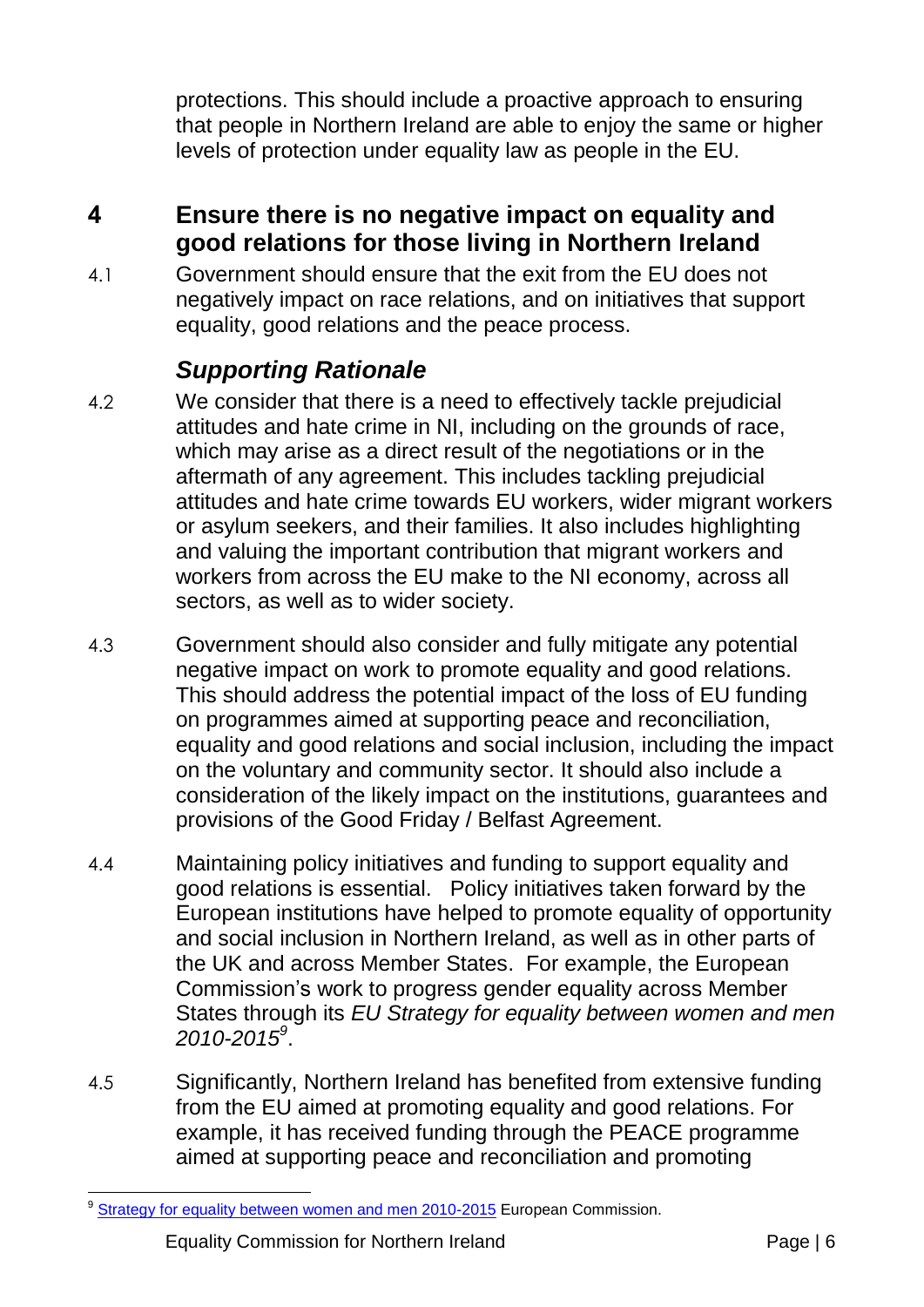economic and social progress in Northern Ireland and the Border Region of Ireland.

- 4.6 EU funding through the *Rights, Equality and Citizenship Programme*  2014-2020 has also helped to promote equality in NI<sup>10</sup>. Other EU funded initiatives have also helped to promote gender equality in NI; including under the EU's PEACE III Programme that funded crossborder projects that aim to encourage and support women's participation in peace building<sup>11</sup>. Northern Ireland has received funding through the INTERREG VA programme and has also benefited from other EU programmes designed to promote job opportunities, particularly for unemployed people, and upgrade skills  $levels<sup>12</sup>$ .
- 4.7 EU funding has enabled the community and voluntary sector in Northern Ireland to play an important role in addressing social and economic deprivation, training and employment, social enterprise, health and well-being, 'peace building' and building crosscommunity and cross-border relationships<sup>13</sup>. This has included work carried out by voluntary and community sector representatives in the area of gender equality and racial equality. The voluntary and community sector has also contributed to EU policy development which has, in turn, impacted at a NI level.
- 4.8 Supporting the role of the voluntary and community sector in its work to promote equality and good relations and peace building will better enable the sector to assist government in the effective delivery of Programme for Government outcomes, including any population outcomes relating to a "*more equal society*" and/or a "*shared society that respects diversity*".

### **5 Ensure effective engagement with key stakeholders, including Section 75 groups**

5.1 There should be effective engagement with key stakeholders, including Section 75 groups, on any EU exit proposals that have implications for equality and good relations in Northern Ireland.

 $\overline{a}$ <sup>10</sup> [EU Rights, Equality and Citizenship programme 2014-2020](http://ec.europa.eu/justice/grants1/programmes-2014-2020/rec/index_en.htm)

<sup>&</sup>lt;sup>11</sup> See, for example, TWN cross border, cross-community project - [The Extending Positive Relations Project](https://www.twnonline.com/positive-relations/project-news/297-mep-congratulates-northern-ireland-women-on-their-peacebuilding-achievements). <sup>12</sup> For example, the NI European Social Fund (ESF) Programme 2014-2020 has helped to combat poverty and enhance social inclusion by reducing economic inactivity and increasing the skills base of those currently in work and future potential participants in the workforce (including supporting people with disabilities).

 $13$  The annual income of the Northern Ireland community and voluntary sector is reported to be around £741.9 million, of which approximately £70.1 million is estimated to derive from various EU funding programmes. See *Lords Select Committee (EU Committee)* 9th report- [EU Referendum and EU Reform](http://www.publications.parliament.uk/pa/ld201516/ldselect/ldeucom/122/12202.htm)**,** 30 March 2016.